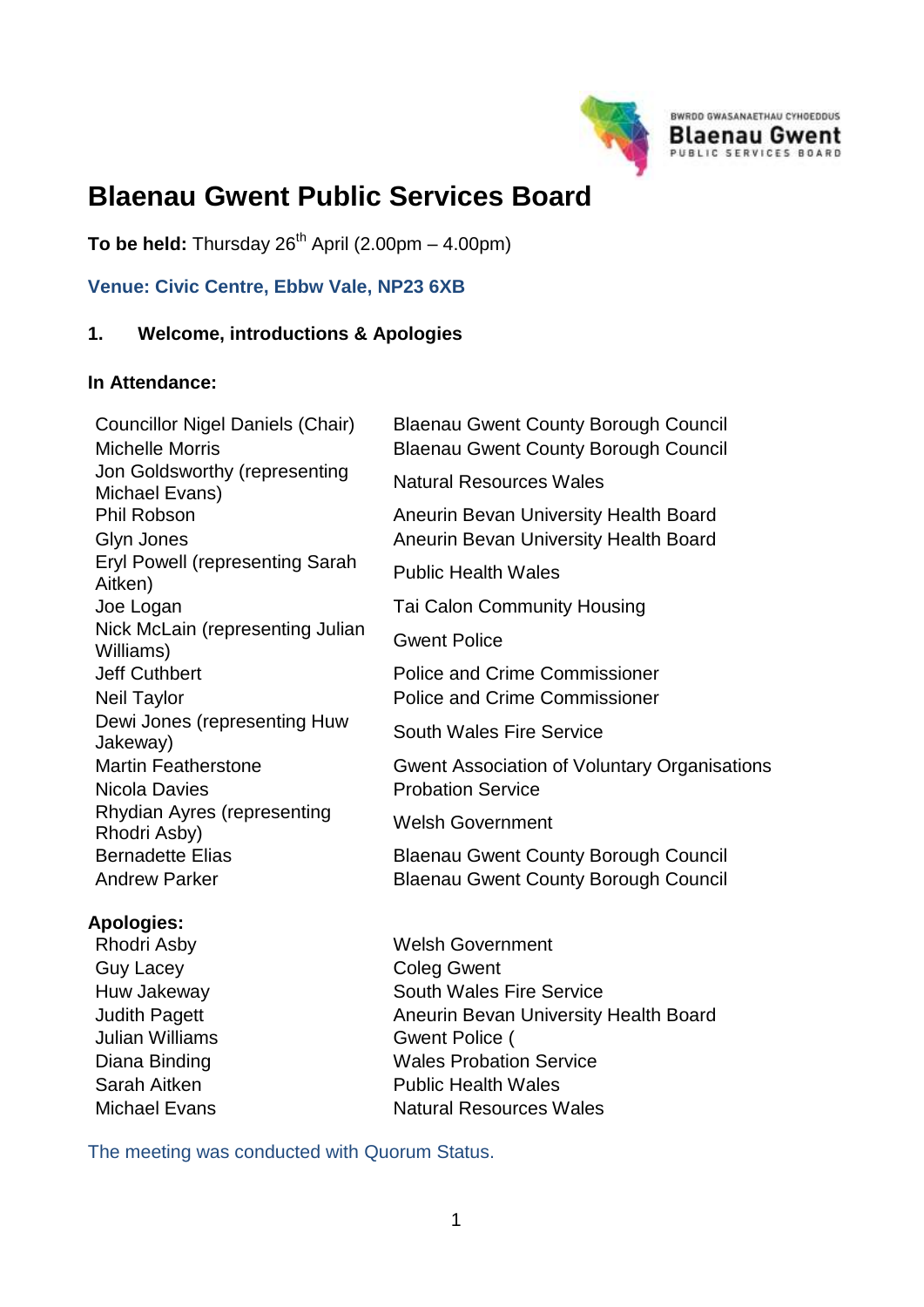## **2. Notes of previous meeting**

2a) PSB meeting  $29<sup>th</sup>$  January notes 2018 for accuracy Notes agreed as accurate.

2b) Action Sheet from 29<sup>th</sup> January 2018

The Chair invited BE to take the PSB through the Action Sheet. BE noted the complete actions and highlighted the proposed next steps for those actions that continue to be progressed. MM noted that for Action No. 3 the date was in the diary for the G7/G9 meeting, and would raise the points made at the last PSB at that meeting.

# 2c) PSB Meeting 26<sup>th</sup> March Notes for accuracy

It was noted that there was an accuracy issue on the 'title' of the March notes as saved, however the actual date of the meeting in the notes was correct.

*Action 1: Correct the title of the saved minutes.*

# 2d) PSB meeting 26<sup>th</sup> March 2018 action sheet

The Chair invited BE to take the PSB through the Action Sheet. BE noted the complete actions and highlighted the proposed next steps for those actions that continue to be progressed. The 'Go Wild' briefing paper on Well-being plan launch and the funding application for the 'Blaenau Gwent on the Move' were provided with PSB April papers. JG outlined that NRW are prepared to do the presentation on the Carbon Positive Project.

# 2. e) Recommendation from PSB Strategic Support Group

BE outlined the recommendation from the PSB SSG and outlined the proposal to support the PSB communicating the difference being made and key activity, with the Engagement Sub-group of SSG developing a public facing PSB Newsletter/Bulletin structured around the delivery programme for comment by the Board.

*Action 2: PSB collectively agreed the proposal for a PSB Newsletter Bulletin.*

## **3. Blaenau Gwent Well-being Plan**

3. a) Statutory members to confirm the draft plan has been approved through their internal governance arrangements

The Chair confirmed that the well-being plan had been approved by Council on the morning 26 April

DJ confirmed South Wales Fire had approved via appropriate processes and a letter had been sent from Huw Jakeway. JG confirmed approval via appropriate processes and a letter had been sent from NRW.

GJ confirmed that the Aneurin Bevan University Health Board had approved the plan and would ensure that a confirmation letter was received confirming this. PR outlined that ABUHB had approved all five Gwent plans.

*Action 3: GJ to seek confirmation letter.*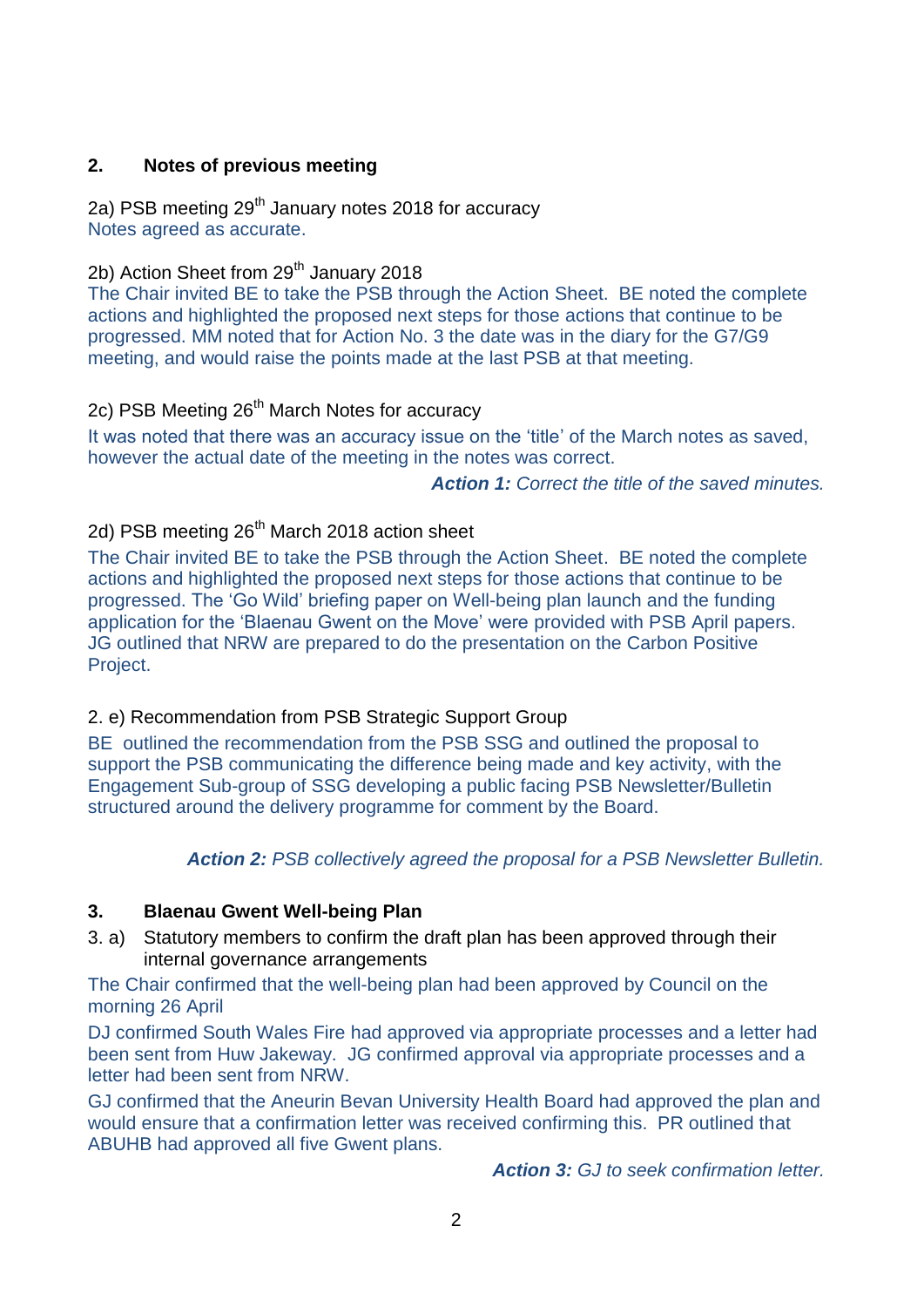# 3. b) Approval of the Blaenau Gwent Well-being Plan for publication

Following the statutory approval process, the Chair invited the PSB members to collectively approve the well-being plan for publication as a PSB. All PSB members confirmed their approval. PSB members were informed that the final document would be finalised and published via the PSB website: [www.blaenaugwentpsb.org.uk](http://www.blaenaugwentpsb.org.uk/) 

*Action 4: PSB members to receive email confirmation.*

## **4. Next steps required following PSB approval**

4. a) Well-being Plan circulated to relevant bodies named in the Act

BE outlined the statutory requirements outlined in the guidance for circulating the approved well-being plan to relevant bodies named in the Act, confirming that a letter would be sent out to those required on behalf of the PSB by the Chair.

*Action 5: BE to arrange for circulation of plan to appropriate bodies.*

## 4. b) Welsh Language Translation costs

The Chair outlined that the development and publication of the well-being plan had led to costs to cover the Welsh Language translation, which is a requirement for the PSB in-line with duties associated with the Welsh Language Standards. For the development of the plan, the Council had covered the costs associated with translation for the Blaenau Gwent We Want engagement programme, however as the plan was a collective duty the Chair outlined his expectation for partner organisations to make appropriate contributions to the translation of the final plan. The PSB members agreed that the costs should be considered and appropriately distributed amongst all PSB member organisations represented on the Board.

## *Action 6: BE to identify the overall costs by the July PSB Meeting.*

#### 4. c) Partnerships Structure under PSB. Undertake a review and to bring options back to July meeting

MF gave an overview of the partnership structures which had been supporting the PSB in delivering the Single Integrated Plan 2013 to 2017, highlighting that there had been some helpful learning from these arrangements that would allow the PSB to build a new partnership architecture to deliver the well-being plan, with principles for the Well-being of Future Generations (Wales) Act 2015 at its very core.

*Action 7: MF to lead a review on behalf of the PSB working with the SSG via BE.*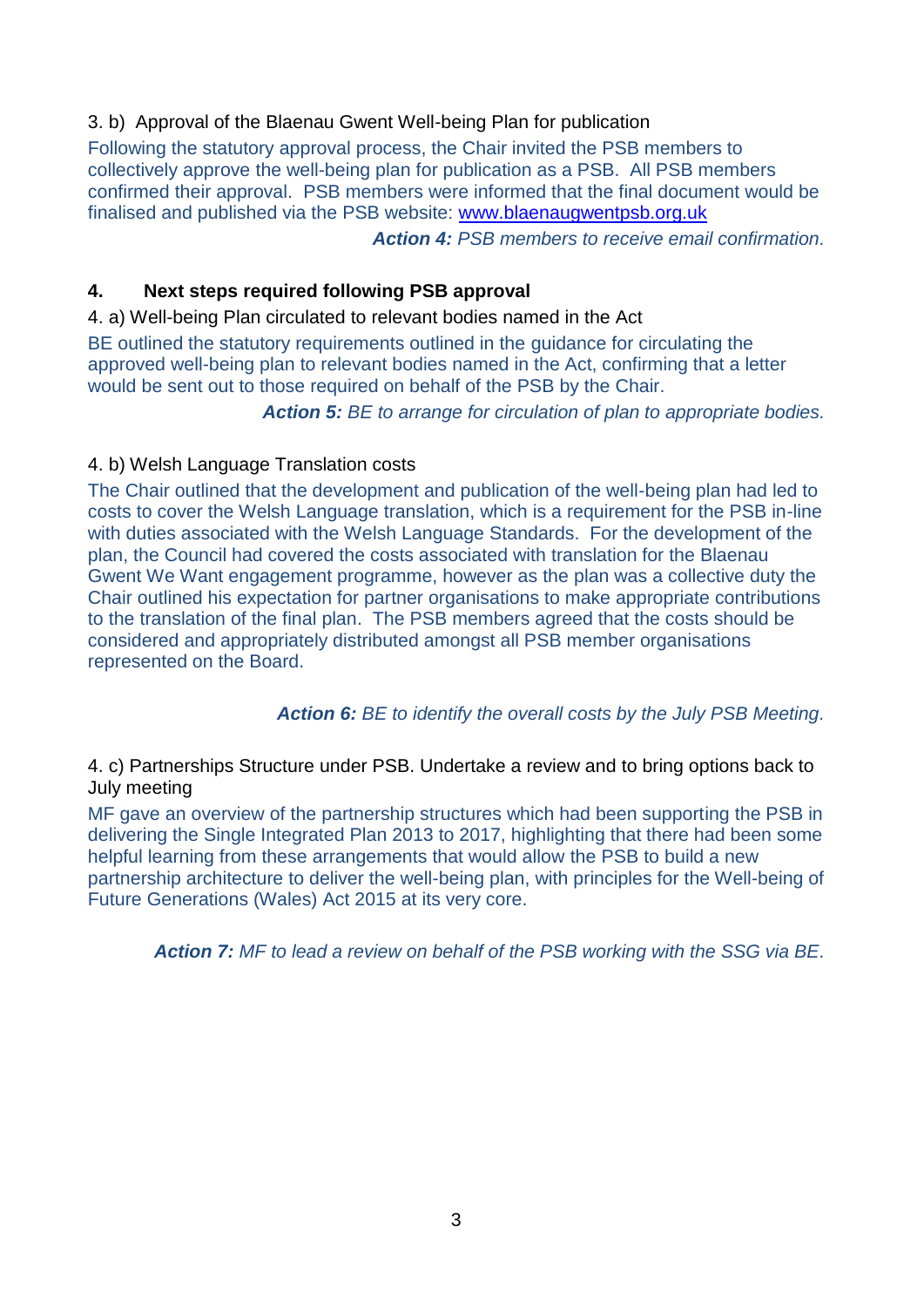#### 4. d) PSB Performance Management arrangements.

BE outlined the proposal to put in place a new performance management framework (PMF) for the well-being plan. This will take into consideration the appropriate arrangements for the wider partnership and will ensure that those projects identified as part of the delivery plan have appropriate accountability. This will also include investigating the opportunities for measurement, and identifying the most appropriate indicators for the plan as a whole, and each individual delivery actions. The Proposal was for SSG to support the PSB in the development of options for the PMF, which was agreed.

**Action 8:** *BE to take to* SSG *to* develop proposals to be considered at July meeting.

#### **5. Discussion space**

#### **PSB Well-being Delivery Programme 2018/19**

#### 5. a) Working together on Universal Credit

MM outlined that the event on Universal Credit was held successfully as a PSB event inline with the discussions held at the last PSB meeting. MM noted that taking a partnership approach to the event had a significant impact with really good representation (over 80 people) from across a variety of partner organisations, including public services, and voluntary and community groups. MM noted that each individual organisation will be preparing corporate approaches to the start in July, however there was obvious benefits in taking a partnership approach. In referring to the attached paper MM noted the key recommendations for the PSB consideration. The following three options were supported:

- 1. Develop a partnership risk register based on the feedback from the event which will outline mitigating actions for high level risks.
- 2. Develop a Universal Credit Support Directory for use by local people and partner agencies, and
- 3. Options are scoped for more awareness raising of Universal Credit amongst frontline staff with relevant agencies.

JL outlined he was delighted to be the PSB lead for the project and his next step would be to set up an appropriate core group to take forward the agreed actions. . MF queried the organisational representation of the core group, and JL noted he was open to suggestion for those that should attend from PSB members.

> *Action 9: JL to meet with BE to take forward core group to deliver the actions associated with the agreed recommendations.*

#### 5. b) Early Years First 1000 Days Programme

GJ introduced the paper on PSB priority project for 'The First 1,000 days', providing an overview of the proposal and the key the three key recommendations:

- 1. Support a F1000D systems engagement event, to agree the proposed membership of the Planning Group, and to nominate suitable representatives to sit on the group.
- 2. Sign up to the F1000D collaborative agreement.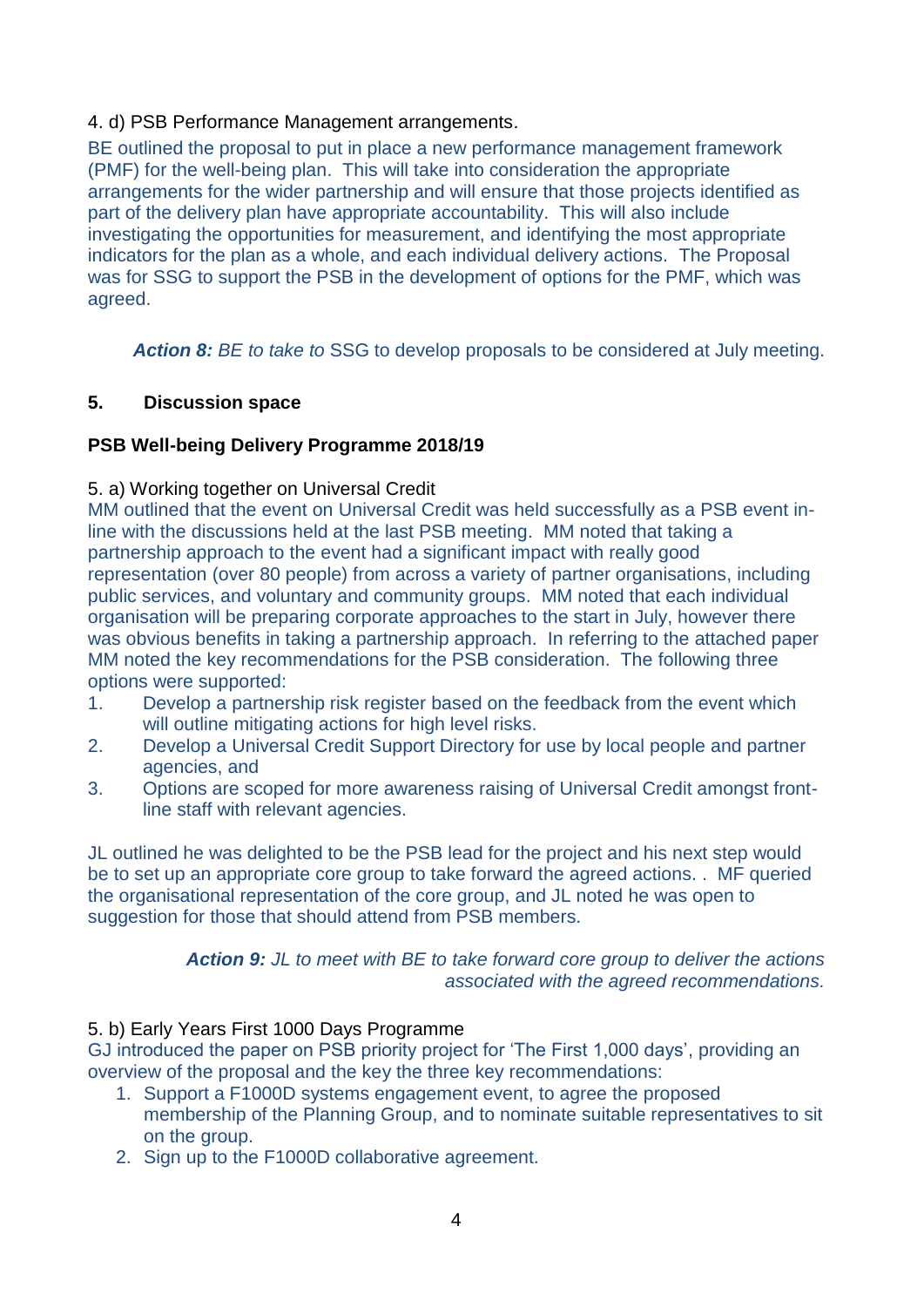3. Identify suitable front-line practitioners to be invited to the F1000D systems engagement event and to enable them to attend the event.

JC noted his interest in the project, and commented on the clear links with the work being carried out across the 4 Welsh Policing areas relating to ACES (£6.8m project), and the opportunities there would be to carry out joined up work. He further supported the engagement and the commitment to getting the right people to the event, which he recommended was put through the Chief Constable.

MM outlined the Council's support of the project and would ensure appropriate staff would available to attend training. In terms of the collaborative agreement MM noted that support to the agreement for signing off, and that it would assist in ensuring that the PSB would know what good will look like, and what needs to be done to get there.

EP confirmed that the Collective Agreement was put in place following good work in Torfaen and Wrexham, however we would need to consider the agreement and our own local processes. EP noted that by signing up to the agreement there would be access to a small funding opportunity, but more importantly a wealth of experience and expertise, with the opportunity to bring in experts*.*

#### *Action 10: PSB supported the recommendations in the paper, GJ to action*

#### 5. c) Maximising the opportunities for prosperity

MM outlined the opportunity for the PSB to consider the local opportunities and influence the PSB could have by working with Welsh Government on key regional projects operating in Blaenau Gwent to maximise opportunities for prosperity (in-line with the outlined high level action outlined in the well-being plan delivery programme). MM outlined these opportunities as being Cardiff City Region, Valleys Taskforce and Tech Valleys Initiative, and JL asked for the Foundational Economy to be considered given the others programmes are capital focused.

*Action 11: MM to progress discussions with RA from Welsh Government Action 12: MM to progress discussions with JL on Foundational Economy opportunities*

## 5. d) Topics for next discussion space to be decided (*Chair*)

The Chair invited PSB members for views on discussion space items for future meetings, JG raised the opportunity to discuss Carbon Futures, which was welcomed for to be tabled for July or September.

*Action 13: Carbon Futures to be agenda item for future meeting*

BE reminded the PSB there will be opportunity for a regional facilitated workshop and a BG discussion on the Gwent Futures regional project carried on behalf of the 5 PSBs via GSWAG. This work has been led by Ash Futures. MF outlined that this could support the PSB to consider the integration between the actions that were being taken to take forward the projects and the opportunities for bring synergy and setting appropriate ambition.

*Action 14: Gwent Futures project to be agenda item for future meeting*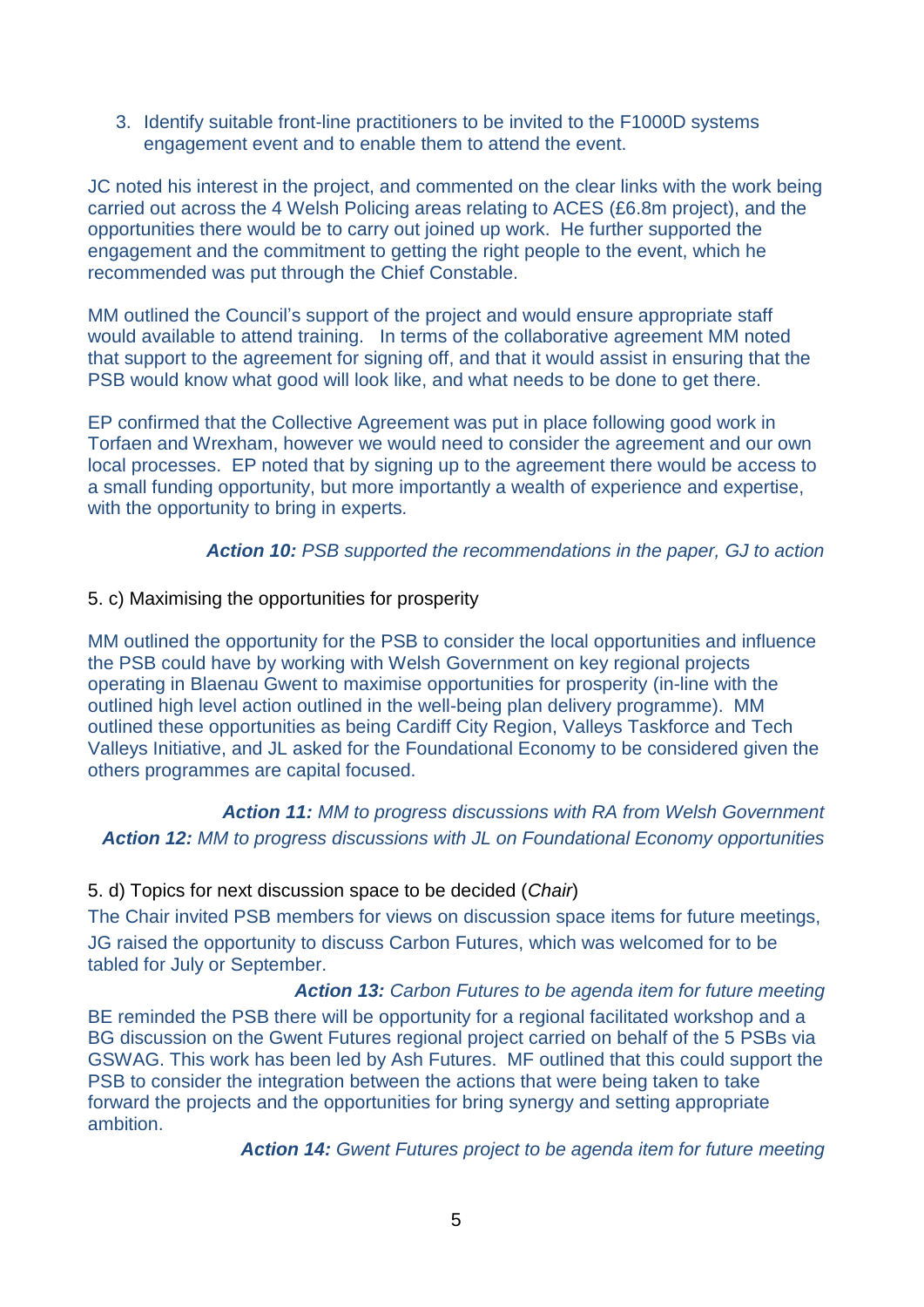PR noted the potential regional priorities projects for working opportunities across the Gwent area. EP noted the proposal papers had been taken to the last G 9 meeting. *Action 15: Gwent Priorities Proposal Projects to be agenda item for future meeting.*

NT outlined the opportunity for the PSB members to consider their questions for the FGC questions, as a way to stimulate positive two way dialogue.

*Action 16: PSB members to consider potential questions FGC for visit in July*

The Chair also welcomed ideas from PSB members for an appropriate venue to showcase the area for the next meeting in July, and asked PSB to identify appropriate venues to BE.

*Action 17: PSB members to inform BE of venues*

# **6. WG Funding for PSB Support (***BE***) (***10 mins***)**

6. a) 2017/18 Projects – Verbal Update

i)Future Trends Report for Gwent

BE provided a brief overview of the project and EP noted the quality of the work carried out for the project and outlined the opportunity for the PSB to consider the horizon scanning for future trends in society and potential scenarios that the PSB could use to think about their future work, as noted in the previous agenda item.

#### ii) Happy Communities – Thriving Communities Index and Happiness Pulse

BE provided an update of the Thriving communities Index, noting that the project had moved from a Gwent pilot project, to national coverage via Data Cymru Wales. BE outlined that she had been asked to speak at the recent launch event on behalf of GSWAG, outlining the experiences of the project for Gwent.

Following this BE outlined the success of the Happiness Pulse survey which was carried out across Gwent as part of the same awarded contract. Across Gwent around 8,000 people participated across the two months in January and February, receiving instant feedback on their well-being, and the opportunities they would have to improve their individual well-being.

#### 6. b) 2018/19 Application

In reviewing to the attached paper, BE noted the successful application made to Welsh Government via GSWAG on behalf of the five Gwent PSBs for three specific projects, which included extending the Gwent Futures project, which will see individual support for PSBs in coming months, carrying out the Happiness Pulse as a follow up survey one year on, and a new project considering the lived experiences of people in the Gwent following incidents as a result of climate change.

*Action 18: BE to update PSB on GSWAG as appropriate at future meetings.*